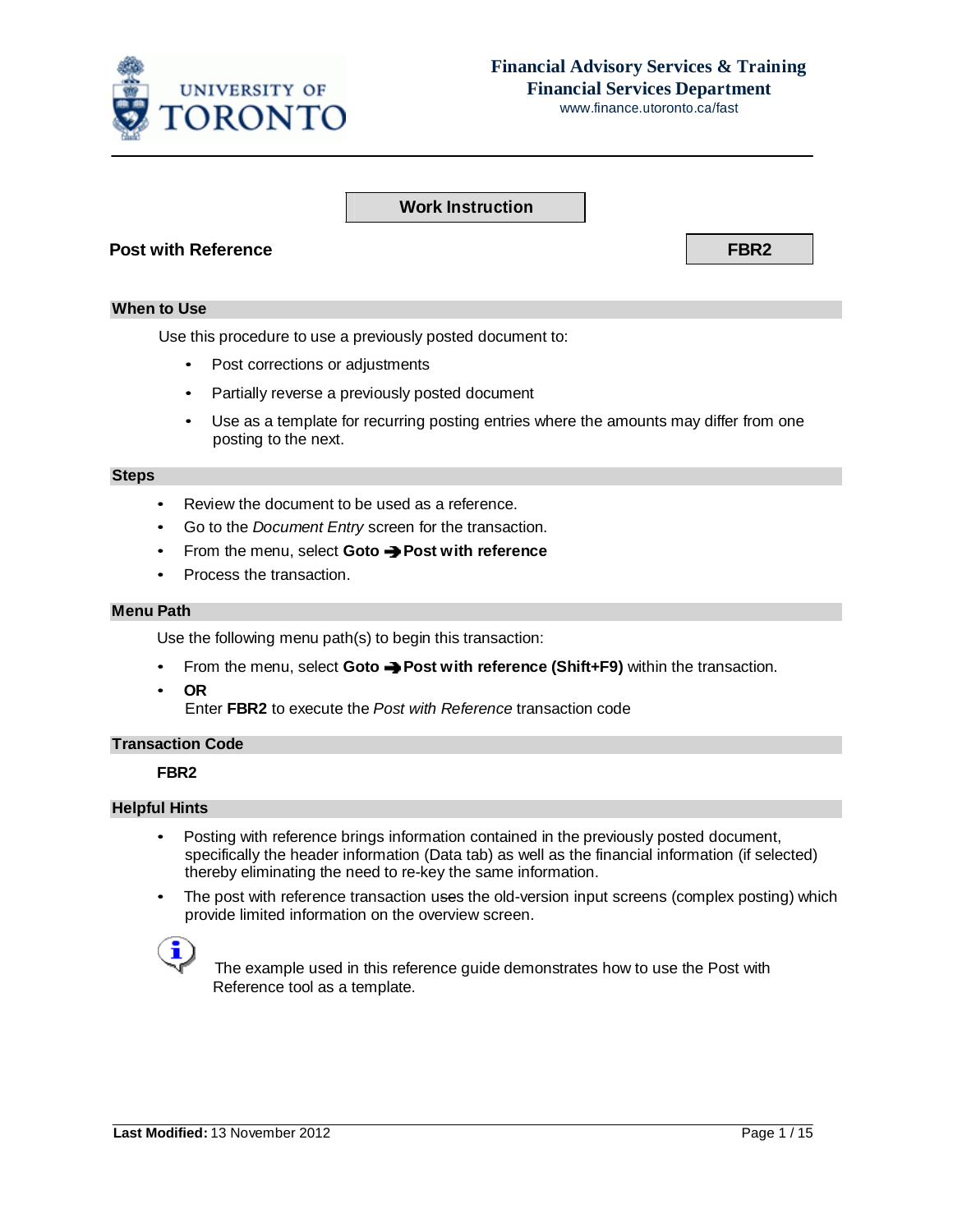

### **Detailed Procedure**

**1.** Start the transaction using the menu path or transaction code.

# **Enter Vendor Invoice: Company Code UOFT**

|                                                | Document Edit Goto Extras Settings Environment System Help                                                         |              |                                                        |                         |                      |             |       |                          | 日回区<br><b>SAP</b>                             |
|------------------------------------------------|--------------------------------------------------------------------------------------------------------------------|--------------|--------------------------------------------------------|-------------------------|----------------------|-------------|-------|--------------------------|-----------------------------------------------|
| Ø                                              |                                                                                                                    |              | <sup>8</sup> 4 8 6 6 6 1 8 6 6 6 6 6 6 6 6 6 7 8 7 8 7 |                         |                      |             |       |                          |                                               |
| <b>Enter Vendor Invoice: Company Code UOFT</b> |                                                                                                                    |              |                                                        |                         |                      |             |       |                          |                                               |
| 品 Tree on                                      | 图 Company Code $\bigotimes$ Hold $\bigotimes_{\mathbb{Z}}$ Simulate $\bigotimes$ Park $\bigotimes$ Editing options |              |                                                        |                         |                      |             |       |                          |                                               |
| Transactn                                      | Invoice                                                                                                            |              | $\blacksquare$                                         |                         | Bal.                 | 0.00        |       | $\infty$                 |                                               |
| Basic data                                     | Payment<br>Details                                                                                                 | Notes<br>Tax |                                                        |                         |                      |             |       |                          |                                               |
| Vendor                                         |                                                                                                                    | $\bigcirc$   |                                                        |                         |                      |             |       |                          |                                               |
| Invoice date                                   |                                                                                                                    | Reference    |                                                        |                         |                      |             |       |                          |                                               |
| Posting Date                                   | 12.03.2010                                                                                                         | Period       | 11                                                     |                         |                      |             |       |                          |                                               |
| Document Type                                  | KN:A/P Vendor invoic 画                                                                                             |              |                                                        |                         |                      |             |       |                          |                                               |
| Cross-CC no.                                   |                                                                                                                    |              |                                                        |                         |                      |             |       |                          |                                               |
| Amount                                         |                                                                                                                    | CAD          | $\triangledown$ Calculate tax                          |                         |                      |             |       |                          |                                               |
| Text                                           |                                                                                                                    |              |                                                        |                         |                      |             |       |                          |                                               |
| Company Code                                   | UOFT University of Toronto                                                                                         |              |                                                        |                         |                      |             |       |                          |                                               |
|                                                |                                                                                                                    |              |                                                        |                         |                      |             |       |                          |                                               |
|                                                |                                                                                                                    |              |                                                        |                         |                      |             |       |                          |                                               |
|                                                |                                                                                                                    |              |                                                        |                         |                      |             |       |                          |                                               |
|                                                | 0 Items (Screen Variant : Line Item Entry - FB60 + FB65)                                                           |              |                                                        |                         |                      |             |       |                          |                                               |
| <b>B</b> Status<br>G/L acct                    | Short Text                                                                                                         | D/C          | Amount in doc.curr. Com                                |                         | Tax code Business ar | Cost center | Order | Funds cer <sup>11</sup>  |                                               |
|                                                |                                                                                                                    | Debit E      |                                                        | UOFT                    |                      |             |       |                          |                                               |
|                                                |                                                                                                                    | Debit<br>画   |                                                        | UOFT                    |                      |             |       |                          |                                               |
|                                                |                                                                                                                    | Debit<br>画   |                                                        | UOFT                    |                      |             |       |                          |                                               |
|                                                |                                                                                                                    | Debit<br>画   |                                                        | UOFT                    |                      |             |       |                          |                                               |
|                                                |                                                                                                                    | 旧<br>Debit   |                                                        | <b>UOFT</b>             |                      |             |       |                          |                                               |
|                                                |                                                                                                                    | Debit m      |                                                        | UOFT                    |                      |             |       |                          |                                               |
|                                                |                                                                                                                    | Debit 0      |                                                        | UOFT                    |                      |             |       | $\overline{\phantom{a}}$ |                                               |
|                                                |                                                                                                                    | Debit 面      |                                                        | UOFT                    |                      |             |       | $\overline{\phantom{0}}$ |                                               |
|                                                |                                                                                                                    |              |                                                        | $\overline{\mathbf{E}}$ |                      |             |       | $\overline{\mathbf{1}}$  |                                               |
| BBB<br>R                                       | $\boxed{ \nabla \mid \nabla \mid }$                                                                                | <b>A</b>     |                                                        |                         |                      |             |       |                          |                                               |
|                                                |                                                                                                                    |              |                                                        |                         |                      |             |       |                          |                                               |
|                                                |                                                                                                                    |              |                                                        |                         |                      |             |       |                          |                                               |
|                                                |                                                                                                                    |              |                                                        |                         |                      |             |       |                          | $\triangleright$ FB60 $\blacksquare$ db02 INS |

**2.** Select Goto→ Post with reference (Shift+F9) from the menu.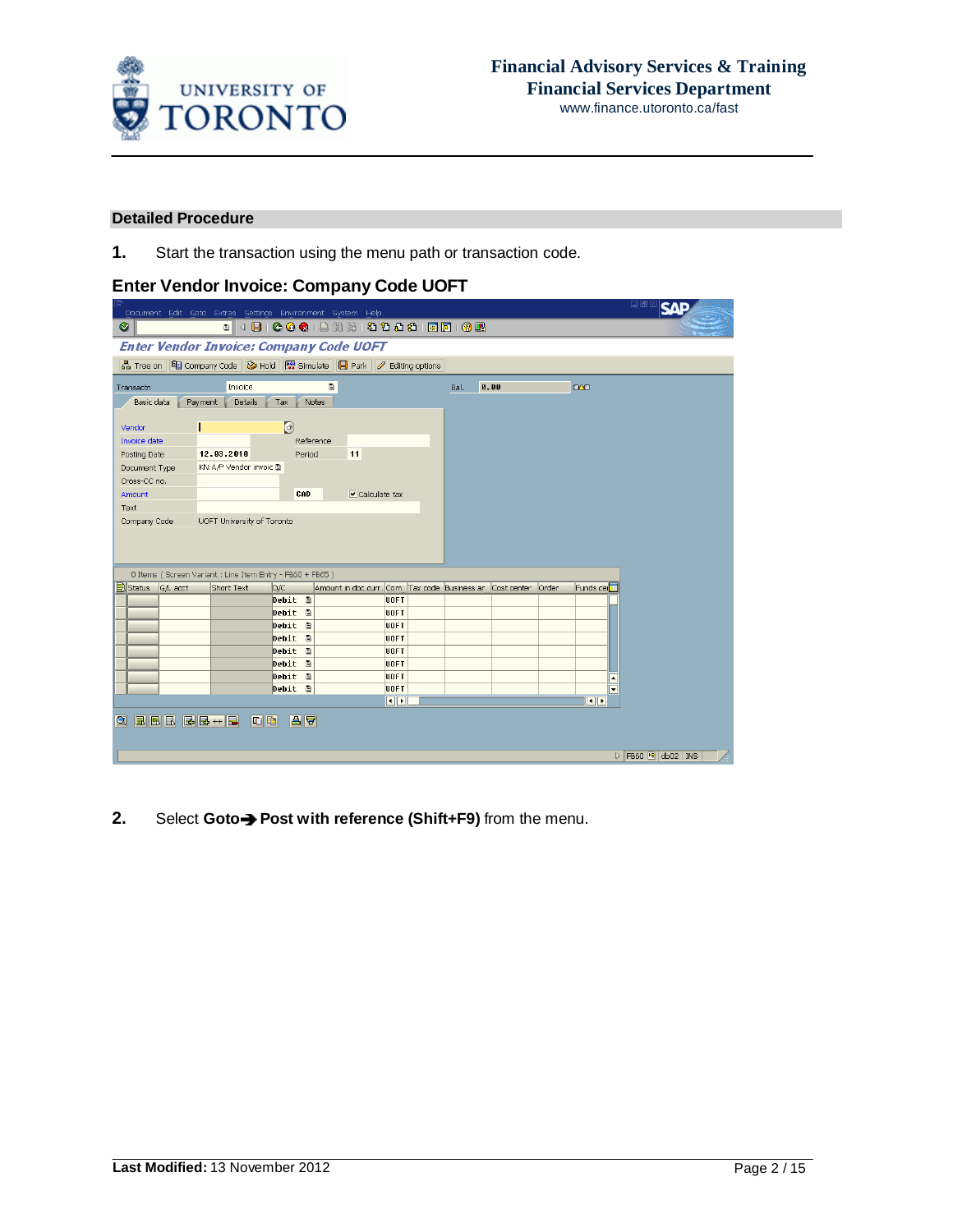

### **Post Document: Header Data**

| Document Edit Goto Extras Settings Environment System Help | 口画                                            |
|------------------------------------------------------------|-----------------------------------------------|
| $\bullet$                                                  |                                               |
| <b>Post Document: Header Data</b>                          |                                               |
|                                                            |                                               |
|                                                            |                                               |
|                                                            |                                               |
| Reference /                                                |                                               |
| 1902691386<br>Document Number                              |                                               |
| <b>UOFT</b><br>Company Code                                |                                               |
| 2010<br>Fiscal Year                                        |                                               |
|                                                            |                                               |
| Flow control                                               |                                               |
| Generate reverse posting                                   |                                               |
| Enter G/L account items                                    |                                               |
| Do not propose amounts                                     |                                               |
| Recalculate days and percentages                           |                                               |
| □ Display line items                                       |                                               |
| $\Box$ Copy texts<br>Transfer functional area              |                                               |
| Recalculate Local Currency Amounts                         |                                               |
|                                                            |                                               |
|                                                            |                                               |
|                                                            |                                               |
|                                                            |                                               |
|                                                            |                                               |
|                                                            |                                               |
|                                                            |                                               |
|                                                            |                                               |
|                                                            |                                               |
|                                                            | $\triangleright$ FBR2 $\blacksquare$ db02 INS |

**3.** Complete the following as required in the *Reference* section:

| <b>Field Name</b> | <b>Required/Optional/</b><br><b>Conditional</b> | <b>Description</b>                                                                                                                                                                                                         |
|-------------------|-------------------------------------------------|----------------------------------------------------------------------------------------------------------------------------------------------------------------------------------------------------------------------------|
| Document Number   | Required                                        | FIS assigned number.                                                                                                                                                                                                       |
| Company Code      | Required                                        | Defaults to UofT. Change only if required.                                                                                                                                                                                 |
| Fiscal Year       | Optional                                        | The UofT fiscal year is May 1st to April 30th and<br>the Year is coded as follows: Year = the "annual"<br>year in effect at April 30th (i.e. May 1st, 2006 to<br>April 30th, 2007 is identified as "2007" fiscal<br>year). |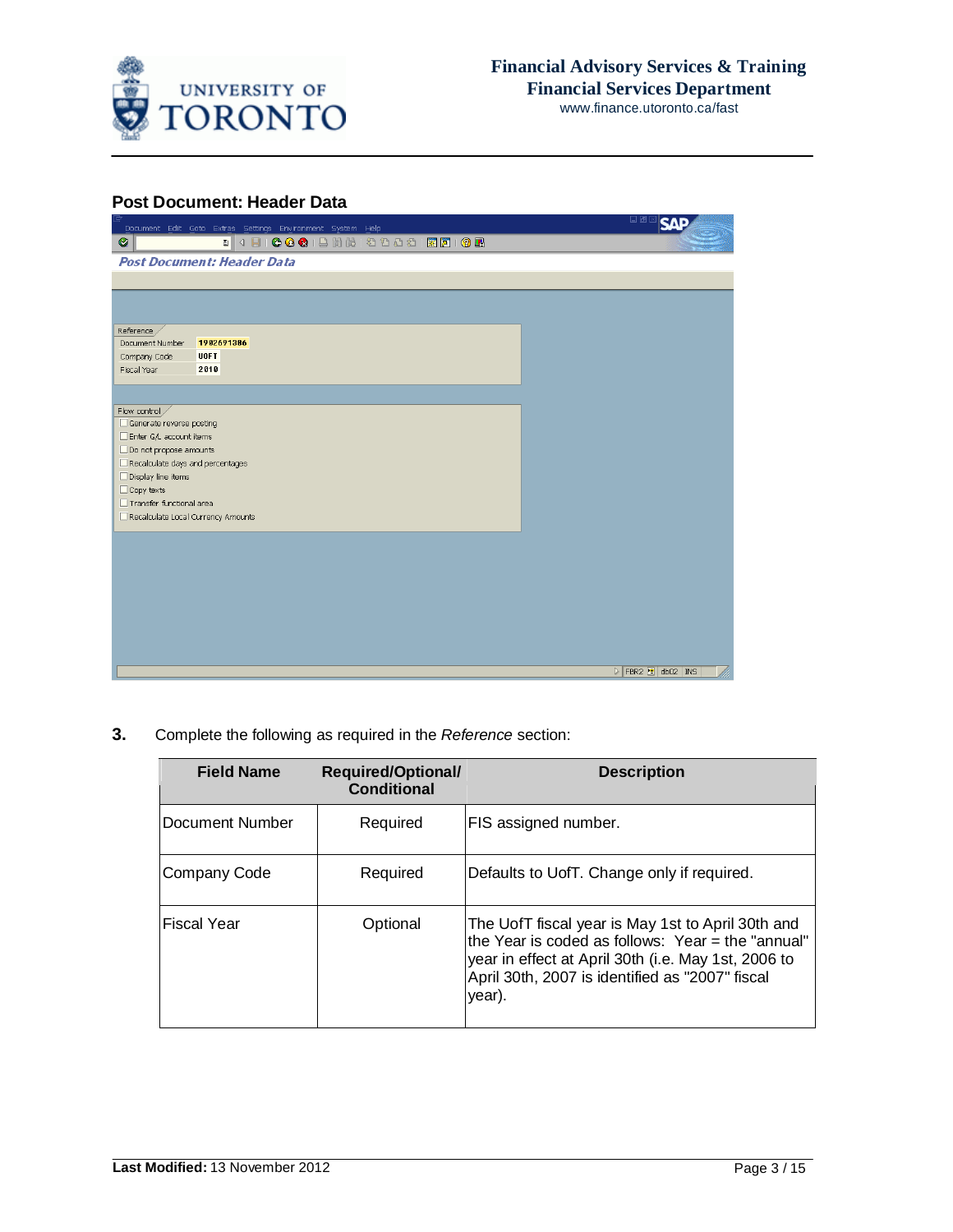

| Complete the following as required in the Flow Control section:<br>4. |  |
|-----------------------------------------------------------------------|--|
|-----------------------------------------------------------------------|--|

| <b>Field Name</b>                | <b>Required/</b><br>Optional/<br><b>Conditional</b> | <b>Description</b>                                                                                                                                                                                                                                                                                                                                                                                                                                                                                      |
|----------------------------------|-----------------------------------------------------|---------------------------------------------------------------------------------------------------------------------------------------------------------------------------------------------------------------------------------------------------------------------------------------------------------------------------------------------------------------------------------------------------------------------------------------------------------------------------------------------------------|
| $\Box$ Generate reverse posting  | Optional                                            | If this field is selected, the original posting key is<br>replaced by the reverse posting key for all line<br>items. The reverse posting key is stored in the<br>system for each posting key. Note: as a result,<br>the allocation to the debit or credit side of the<br>corresponding account changes for all line items.                                                                                                                                                                              |
| Enter G/L account items          | Optional                                            | If this indicator is set, the document which is used<br>as a reference is only allowed to contain G/L<br>account line items. When copying the document,<br>the line items are then transferred to the fast entry<br>screen for G/L accounts, so that several line<br>items can be processed on one screen.                                                                                                                                                                                              |
| $\Box$ Do not propose amounts    | Optional                                            | Omits amounts when copying                                                                                                                                                                                                                                                                                                                                                                                                                                                                              |
| Recalculate days and percentages | Required                                            | Indicates that the days and percentages for the<br>payment terms are not taken from the reference<br>document; instead they should be recalculated.<br>This method involves taking the terms of payment<br>key from the master record of the customer or<br>vendor in question and recalculating the days and<br>percentages as well as the baseline date for<br>payment on the basis of this key.<br>i<br>It is recommended that this option be<br>selected to ensure payment terms are up<br>to date. |
| $\Box$ Display line items        | Optional                                            | If this field is selected, the copied line items are<br>displayed individually. Use this procedure to<br>change the default values. All line items are<br>copied without being displayed after the copying<br>procedure; an overview of the copied line item is<br>displayed.                                                                                                                                                                                                                           |
| $\Box$ Copy texts                | Optional                                            | Indicates that any texts in the reference document<br>are copied to the new document.                                                                                                                                                                                                                                                                                                                                                                                                                   |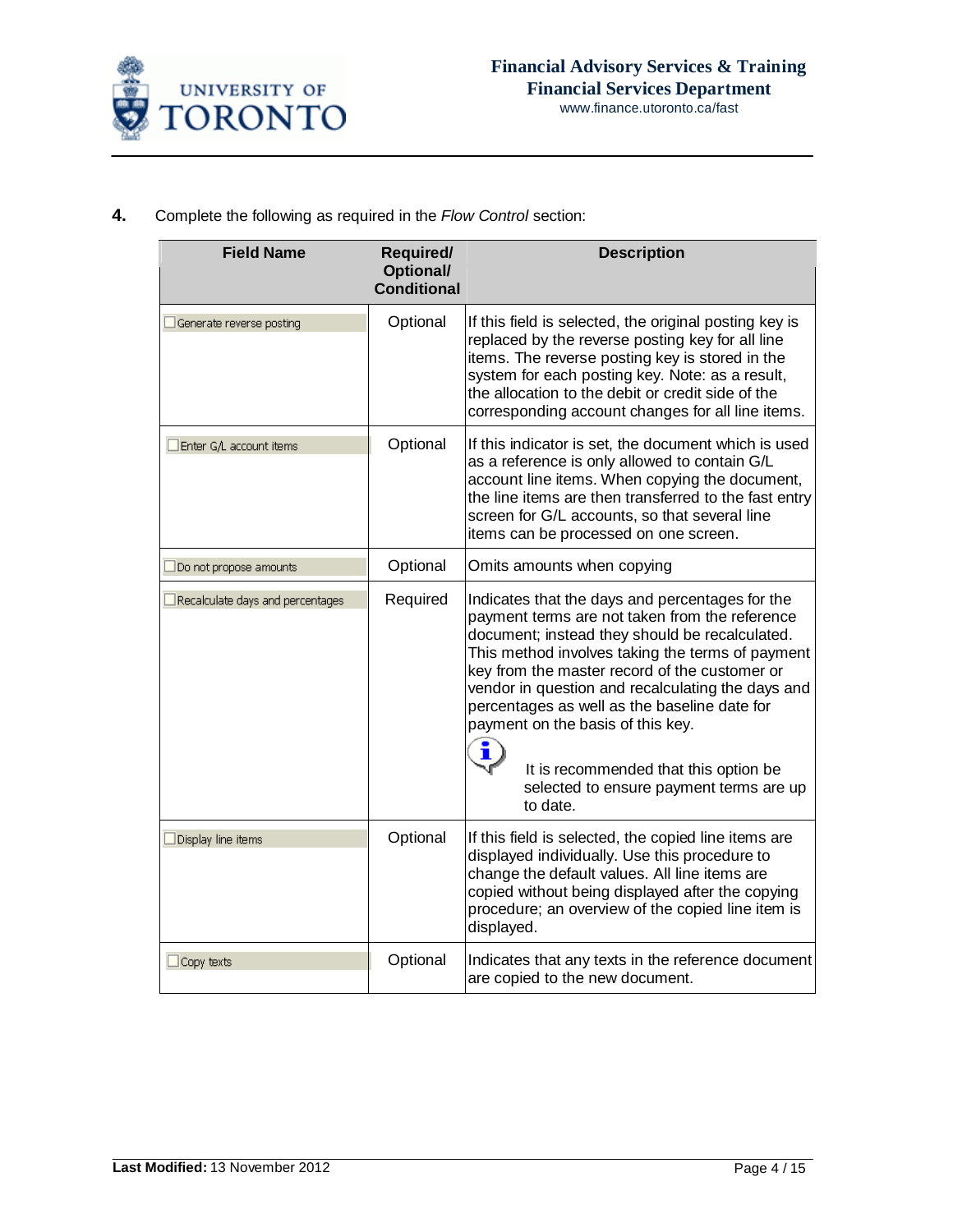

| <b>Field Name</b>                  | <b>Required/</b><br><b>Optional/</b><br><b>Conditional</b> | <b>Description</b>                                                                                                                                                                                                                                                                                                                                                                                                                                    |
|------------------------------------|------------------------------------------------------------|-------------------------------------------------------------------------------------------------------------------------------------------------------------------------------------------------------------------------------------------------------------------------------------------------------------------------------------------------------------------------------------------------------------------------------------------------------|
| Transfer functional area           | Optional                                                   | This has the effect that the functional area of the<br>reference document is copied to the new<br>document. This transfer can be used if the<br>functional area was entered manually in the<br>reference document and cannot be derived by<br>cost of sales accounting substitution. Generally,<br>the functional area should be derived by cost of<br>sales accounting substitution (default).<br>This option is currently not available at<br>UOFT. |
| Recalculate Local Currency Amounts | Optional                                                   | Will translate value to CAD currency based on the<br>current exchange rate.                                                                                                                                                                                                                                                                                                                                                                           |

**5.** Click **to** go to the *Post Document: Header Data* information.

# **Post Document: Header Data**

| Document Edit Goto Extras Settings Environment System Help |                           |        |         |                |             | <b>LEM SAP</b>                                       |
|------------------------------------------------------------|---------------------------|--------|---------|----------------|-------------|------------------------------------------------------|
| ◙                                                          |                           |        |         |                |             |                                                      |
| <b>Post Document: Header Data</b>                          |                           |        |         |                |             |                                                      |
|                                                            |                           |        |         |                |             |                                                      |
|                                                            |                           |        |         |                |             |                                                      |
| Document Date                                              | $12.83.2018$ $\odot$ Type |        | KN      | Company Code   | <b>UOFT</b> |                                                      |
| Posting Date                                               | 12.03.2010                | Period | 11      | Currency/Rate  | CAD         |                                                      |
| Document Number                                            |                           |        |         | Translatn Date |             |                                                      |
| Reference                                                  | <b>POST W REFERENCE</b>   |        |         | Cross-CC no.   |             |                                                      |
| Doc.Header Text                                            |                           |        |         |                |             |                                                      |
| Trading Part.BA                                            |                           |        |         |                |             |                                                      |
|                                                            |                           |        |         |                |             |                                                      |
|                                                            |                           |        |         |                |             |                                                      |
|                                                            |                           |        |         |                |             |                                                      |
|                                                            |                           |        |         |                |             |                                                      |
|                                                            |                           |        |         |                |             |                                                      |
|                                                            |                           |        |         |                |             |                                                      |
|                                                            |                           |        |         |                |             |                                                      |
|                                                            |                           |        |         |                |             |                                                      |
|                                                            |                           |        |         |                |             |                                                      |
|                                                            |                           |        |         |                |             |                                                      |
|                                                            |                           |        |         |                |             |                                                      |
|                                                            |                           |        |         |                |             |                                                      |
|                                                            |                           |        |         |                |             |                                                      |
| First line item<br>PstKy                                   | 31 Account 100525         |        | SGL Ind | TType          |             |                                                      |
|                                                            |                           |        |         |                |             |                                                      |
|                                                            |                           |        |         |                |             |                                                      |
|                                                            |                           |        |         |                |             |                                                      |
|                                                            |                           |        |         |                |             |                                                      |
|                                                            |                           |        |         |                |             |                                                      |
|                                                            |                           |        |         |                |             |                                                      |
|                                                            |                           |        |         |                |             |                                                      |
|                                                            |                           |        |         |                |             | $\triangleright$ QNA (1) 010 $\blacksquare$ db02 INS |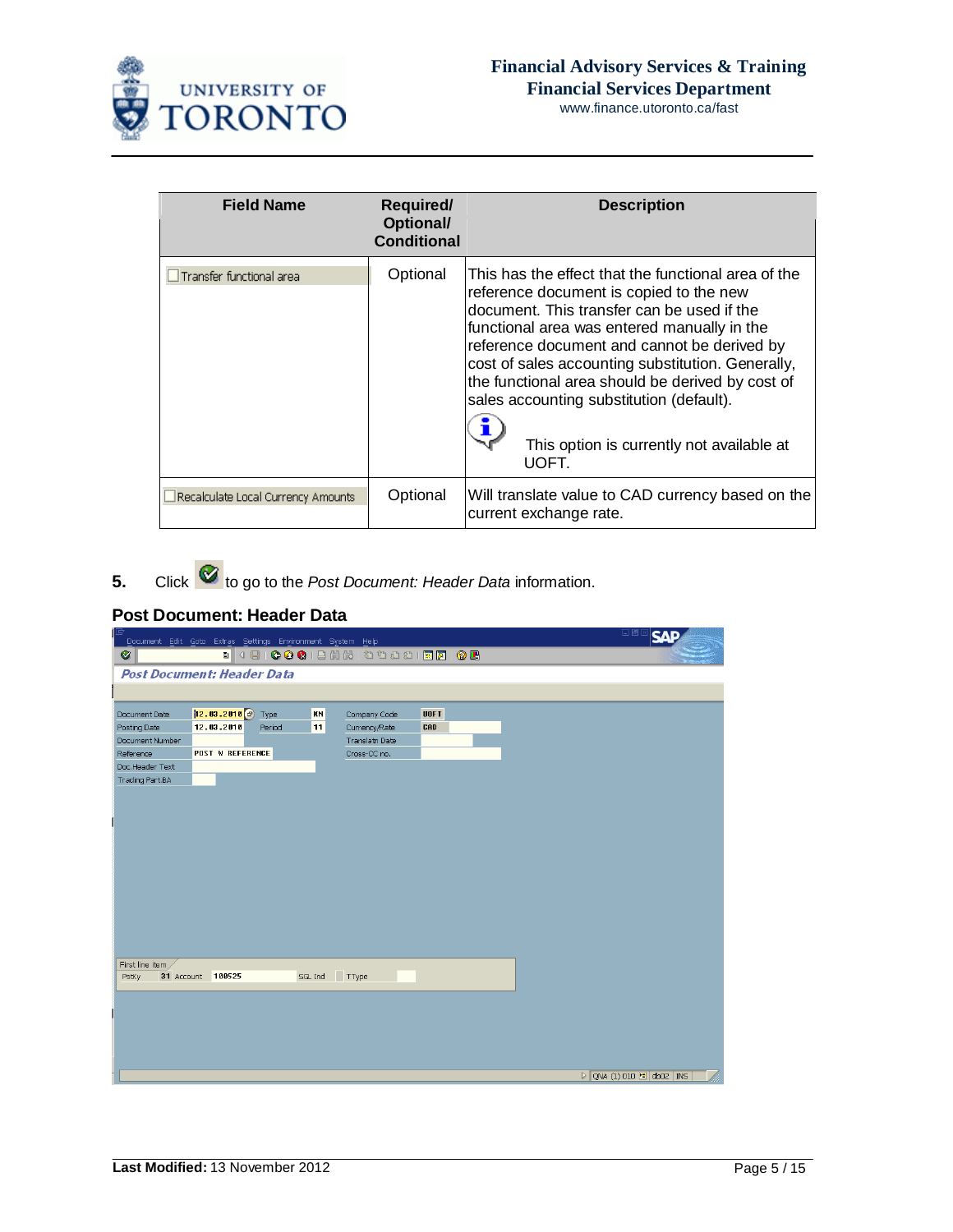

## **6.** Complete the following as required:

| <b>Field Name</b> | <b>Required/Optional/</b><br><b>Conditional</b> | <b>Description</b>                                                                                                                                                                                                                                                                                                                                                                                                               |  |  |
|-------------------|-------------------------------------------------|----------------------------------------------------------------------------------------------------------------------------------------------------------------------------------------------------------------------------------------------------------------------------------------------------------------------------------------------------------------------------------------------------------------------------------|--|--|
| Document Date     | Required                                        | Document creation date or Customer/Supplier<br>invoice date.                                                                                                                                                                                                                                                                                                                                                                     |  |  |
| Posting Date      | Required                                        | Date which the financial transaction was<br>recorded. Defaults to current date and should not<br>be changed.                                                                                                                                                                                                                                                                                                                     |  |  |
| Reference         | Optional                                        | Used to refer to source document or transaction<br>description.                                                                                                                                                                                                                                                                                                                                                                  |  |  |
| PstKy             | Required                                        | Two-digit numeric key that determines the way<br>which the next document line item should be<br>entered. That is, it specifies the account types<br>required, the layout of the subsequent entry<br>screens, and whether the posting is a debit or<br>credit.<br>This value is derived from the referenced<br>document and may not be available. To<br>obtain a list of available posting keys, use<br>the match code<br>button. |  |  |
| Account           | Required                                        | A numeric code which identifies a General Ledger<br>(G/L) account, a customer or a vendor.                                                                                                                                                                                                                                                                                                                                       |  |  |

**7.** Click **C** to go to the *Post Document: Add Vendor item* screen.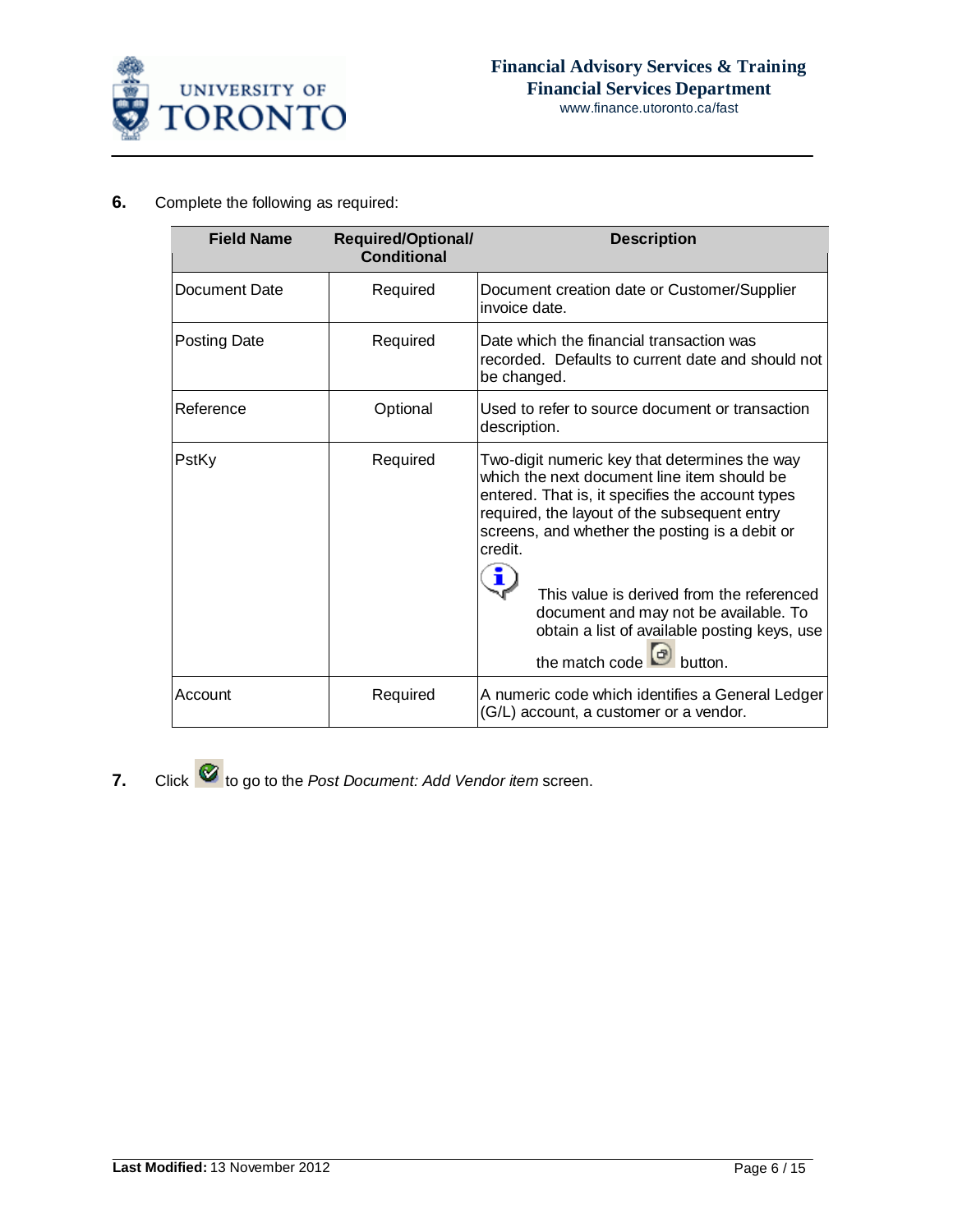

**Post Document Add Vendor item**

|                       |                                      | Document Edit Goto Extras Settings Environment System Help                  | 日回区<br><b>SA</b>                                     |
|-----------------------|--------------------------------------|-----------------------------------------------------------------------------|------------------------------------------------------|
| Ø                     |                                      |                                                                             |                                                      |
|                       | <b>Post Document Add Vendor item</b> |                                                                             |                                                      |
|                       |                                      | Q <b>G</b> B C → More data   Acct model G Fast Data Entry<br><b>H</b> Taxes |                                                      |
| Vendor                | 100525                               | 510000<br>Janssen-Ortho Inc.<br>G/L Acc                                     |                                                      |
| Company Code          | <b>UOFT</b>                          | 19 Green Belt Drive                                                         |                                                      |
| University of Toronto | Don Mills                            |                                                                             |                                                      |
| Item 1 / Invoice / 31 |                                      |                                                                             |                                                      |
| Amount                |                                      | CAD                                                                         |                                                      |
| Tax Amount            |                                      |                                                                             |                                                      |
|                       | $\triangleright$ Calculate tax       | Tax Code<br>$***$                                                           |                                                      |
| Bus, Area             | 1000                                 |                                                                             |                                                      |
| Payt Terms            | YT05                                 | $\mathcal{L}$<br>35<br>$\prime$<br>Days/percent                             |                                                      |
| <b>Bline Date</b>     | 12.03.2010                           | Fixed                                                                       |                                                      |
| Disc. base            |                                      | Disc. Amount<br>$\prime$                                                    |                                                      |
| Pmnt Block            |                                      | Invoice ref.<br>Pmt meth.supl.<br>Pmt Method                                |                                                      |
|                       |                                      | $\Box$<br>Ind. payee                                                        |                                                      |
| Assignment            | 19026913862010                       |                                                                             |                                                      |
| Text                  | Post w Reference                     | $\triangledown$<br>Long Texts                                               |                                                      |
|                       |                                      |                                                                             |                                                      |
| Next line item        |                                      |                                                                             |                                                      |
| PstKy                 | 825000<br>40 Account                 | TType<br>SGL Ind<br>New co.code                                             |                                                      |
|                       |                                      |                                                                             |                                                      |
|                       |                                      |                                                                             |                                                      |
|                       |                                      |                                                                             |                                                      |
|                       |                                      |                                                                             |                                                      |
|                       |                                      |                                                                             |                                                      |
|                       |                                      |                                                                             |                                                      |
|                       |                                      |                                                                             |                                                      |
|                       |                                      |                                                                             | $\triangleright$ QNA (1) 010 $\blacksquare$ db02 INS |
|                       |                                      |                                                                             |                                                      |

**8.** Complete the following as required:

| <b>Field Name</b> | <b>Required/Optional/</b><br><b>Conditional</b> | <b>Description</b>                                                                                                                                                                                                            |  |  |
|-------------------|-------------------------------------------------|-------------------------------------------------------------------------------------------------------------------------------------------------------------------------------------------------------------------------------|--|--|
| Amount            | Required                                        | Line item amount in document currency.<br>The net payable to the vendor.                                                                                                                                                      |  |  |
| Ind. payee        | Conditional                                     | Select the checkbox to use the alternate payee<br>address function.<br>Reference Guide: Using the Alternate<br>Payee Address function<br>http://www.finance.utoronto.ca/Assets/Fin<br>ance+Digital+Assets/qrg/ap/altpayee.pdf |  |  |
| Assignment        | Optional                                        | A text field that can be used to track and report on<br>line item postings. Field is case sensitive and<br>allows 18 characters. Previously referred to as<br>the allocation field.                                           |  |  |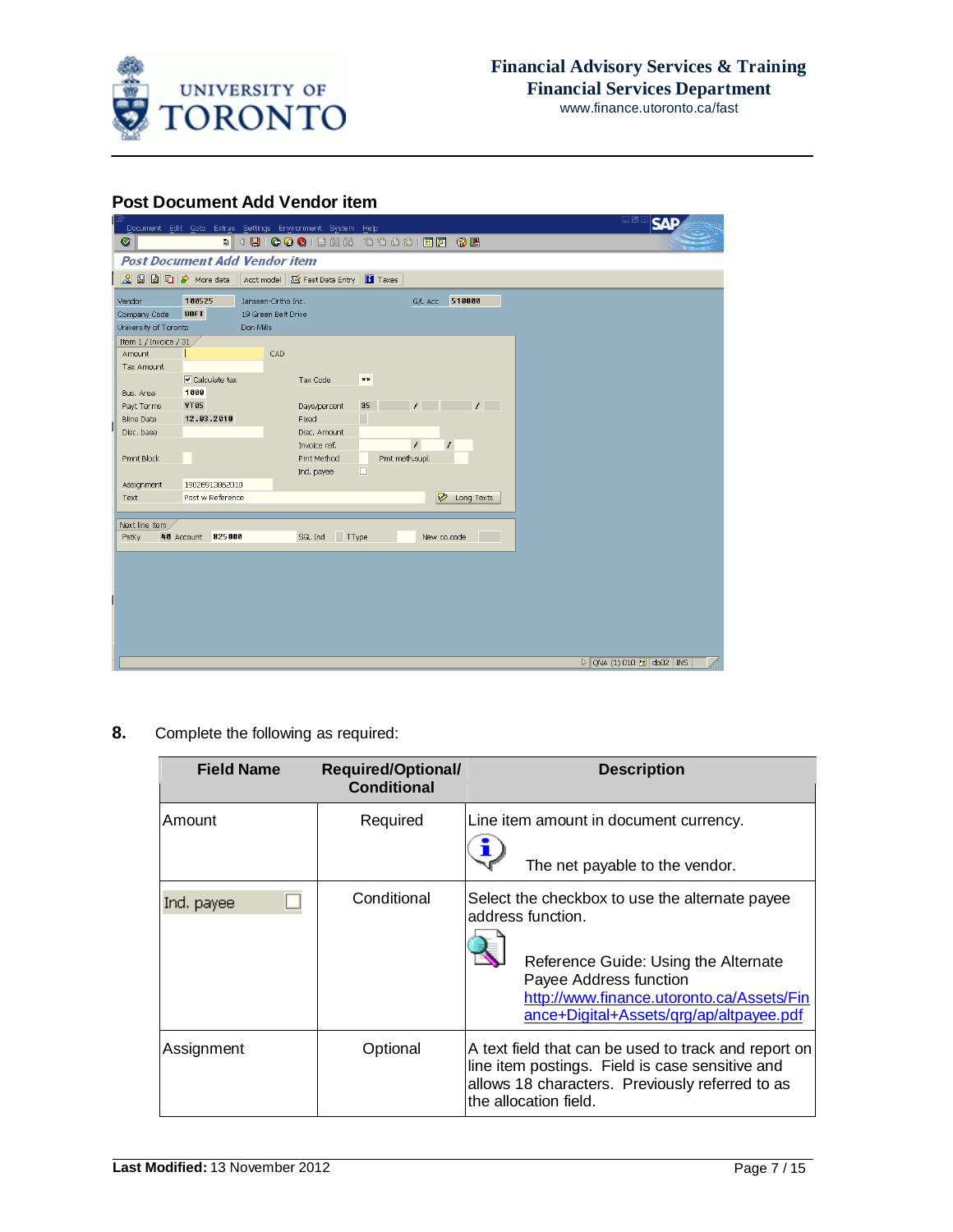

| <b>Field Name</b> | <b>Required/Optional/</b><br><b>Conditional</b> | <b>Description</b>                                                                                                                                                    |
|-------------------|-------------------------------------------------|-----------------------------------------------------------------------------------------------------------------------------------------------------------------------|
| Text              | Required                                        | Line item specific explanatory description (e.g.<br>Invoice number, Vendor Name, brief description).<br>If previous line item text exists, enter '+' to copy<br>text. |
| Account           | Required                                        | A numeric code which identifies a General Ledger<br>(G/L) account, a customer or a vendor.<br>The G/L account for the Next line item                                  |



**9.** Click the  $\boxed{\mathbf{B}}$  icon to go to the next line item.

The  $\overline{\textbf{B}}$  (back) and  $\overline{\textbf{B}}$  (forward) buttons can be used to scroll through the line items.

## **Post Document: Header Data**

 $\overline{\mathbf{G}}$ 

|                             |                                   | Document Edit Goto Extras Settings Environment System Help     |                       | HE A SAP                                      |
|-----------------------------|-----------------------------------|----------------------------------------------------------------|-----------------------|-----------------------------------------------|
| Ø                           |                                   |                                                                |                       |                                               |
|                             |                                   | <b>Post Document Correct G/L account item</b>                  |                       |                                               |
|                             |                                   | △ 国 国 □ ● More data   Acct model   Y Fast Data Entry   □ Taxes |                       |                                               |
| G/L Account                 | 825000                            | Supplies:General                                               |                       |                                               |
| Company Code                | <b>UOFT</b> University of Toronto |                                                                |                       |                                               |
|                             |                                   |                                                                |                       |                                               |
| Item 2 / Debit entry / 40 / |                                   |                                                                |                       |                                               |
| Amount                      | 25.00                             | CAD                                                            |                       |                                               |
| Tax Code                    | IX                                |                                                                |                       |                                               |
|                             |                                   |                                                                |                       |                                               |
| <b>Business Area</b>        | 1000                              |                                                                |                       |                                               |
| Cost Center                 | 13900                             | Order                                                          |                       |                                               |
| Commitment Item             | <b>SUPPLIES</b>                   | Fund                                                           |                       |                                               |
| Funds Center                | 104170                            | Earmarked Funds                                                | $\Box$ Done           |                                               |
|                             |                                   |                                                                | $\Rightarrow$<br>More |                                               |
| Purchasing Doc.             |                                   |                                                                |                       |                                               |
| Assignment                  | 20100312                          |                                                                | D                     |                                               |
| Text                        |                                   |                                                                | Long Texts            |                                               |
| Next Line Item              |                                   |                                                                |                       |                                               |
| PstKy<br>Account            |                                   | SGL Ind<br>TType                                               | New co.code           |                                               |
|                             |                                   |                                                                |                       |                                               |
|                             |                                   |                                                                |                       |                                               |
|                             |                                   |                                                                |                       |                                               |
|                             |                                   |                                                                |                       |                                               |
|                             |                                   |                                                                |                       |                                               |
|                             |                                   |                                                                |                       |                                               |
|                             |                                   |                                                                |                       |                                               |
|                             |                                   |                                                                |                       |                                               |
|                             |                                   |                                                                |                       |                                               |
|                             |                                   |                                                                |                       | $\triangleright$ FBR2 $\blacksquare$ db02 INS |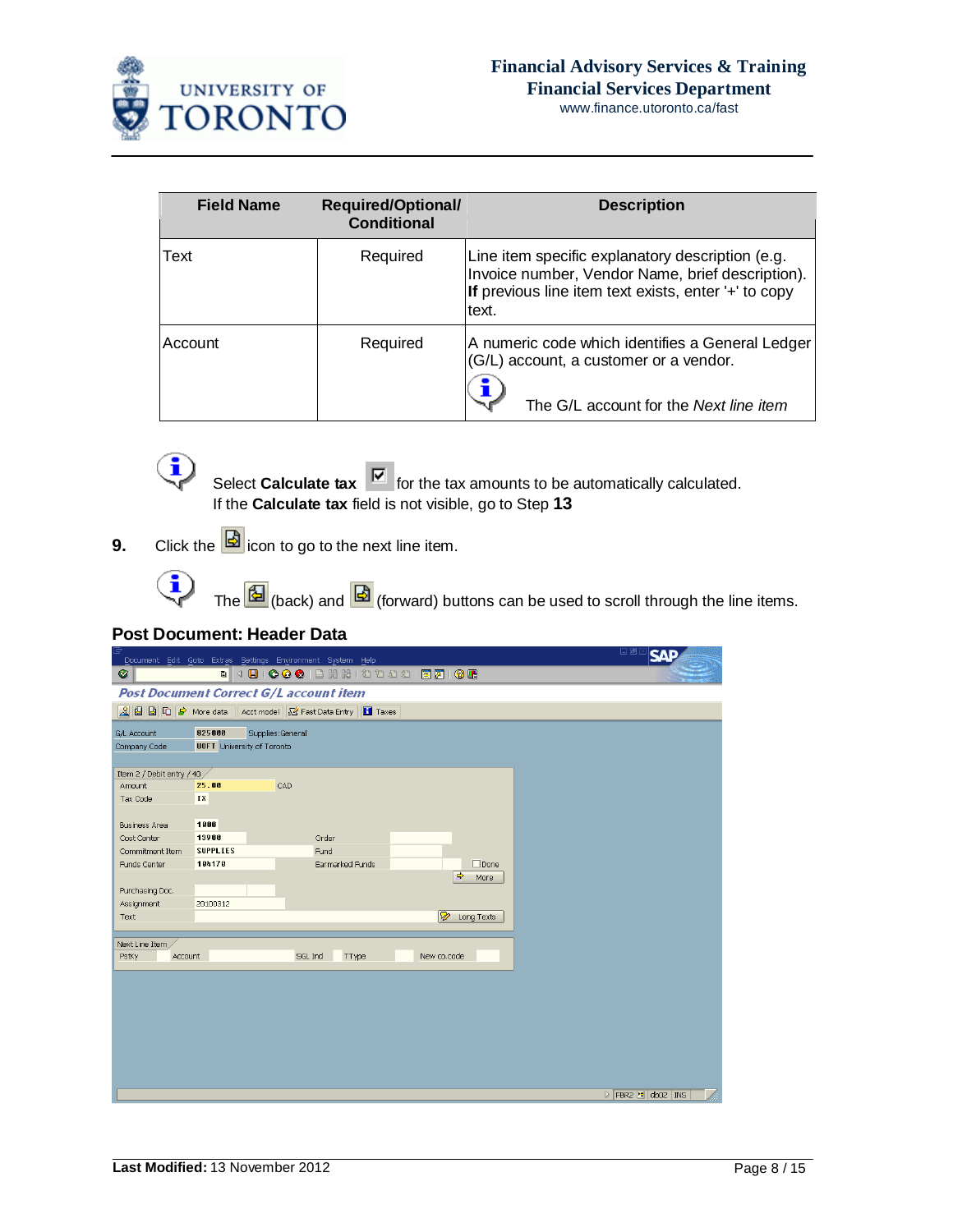

# **10.** Complete the following as required:

| <b>Field Name</b>    | <b>Required/Optional/</b><br><b>Conditional</b> | <b>Description</b>                                                                                                                                                                                                                                                                                                                                                                                                   |
|----------------------|-------------------------------------------------|----------------------------------------------------------------------------------------------------------------------------------------------------------------------------------------------------------------------------------------------------------------------------------------------------------------------------------------------------------------------------------------------------------------------|
| Amount               | Required                                        | Line item amount in document currency.                                                                                                                                                                                                                                                                                                                                                                               |
| Tax Code             | Required                                        | Tax category that identifies the applicable tax rate.<br>A list of frequently used tax codes can be found at:<br>http://www.finance.utoronto.ca/Assets/Finance+Di<br>gital+Assets/FAST/Reference+Guides/Navigating<br>+and+Managing+Information+in+FIS/hstcodes.pd                                                                                                                                                   |
| <b>Business Area</b> | Required                                        | Defaults from the Cost Center. If no Cost Center<br>defined, $1000 =$ non-ancillary, $1001 - 1024 =$<br>ancillaries. UofT uses business area codes to<br>distinguish the financial activity for each ancillary<br>operating unit (i.e. residences, conferences,<br>parking, food and beverage and real estate) from<br>the rest of the financial activity at UofT (i.e.<br>Operating, Capital and Restricted funds). |
| <b>Cost Center</b>   | Conditional                                     | A five or six digit code that represents an<br>organizational unit or program and tracks activity<br>on a fiscal year basis. Financial transactions post<br>to EITHER a Cost Center OR an Internal Order,<br>but NOT both.                                                                                                                                                                                           |
| Commitment Item      | Required                                        | Defaults based on G/L account used, can be<br>overwritten. An alphabetic code used to (1) group<br>similar g/l accounts for summary reporting<br>purposes; i.e. Supplies and (2) segregate budget<br>dollars for special purpose spending; i.e. EXP-<br>UTFA, SPECIALS, etc. within a Funds Center or<br>Fund.                                                                                                       |
| <b>Funds Center</b>  | Required                                        | A six digit code, starting with "1" or "2" used to<br>record the funding and spending transactions for<br>financial activity reported on a fiscal year basis.<br>(i.e. operating, ancillary, principal investigator<br>(PI), etc.).                                                                                                                                                                                  |
| Order                | Required                                        | A six digit code that represents an organizational<br>unit or program and tracks activity on a non-fiscal<br>year basis, i.e. short term or ongoing basis.<br>Financial transactions post to EITHER a Cost<br>Center OR an Internal Order, but NOT both.                                                                                                                                                             |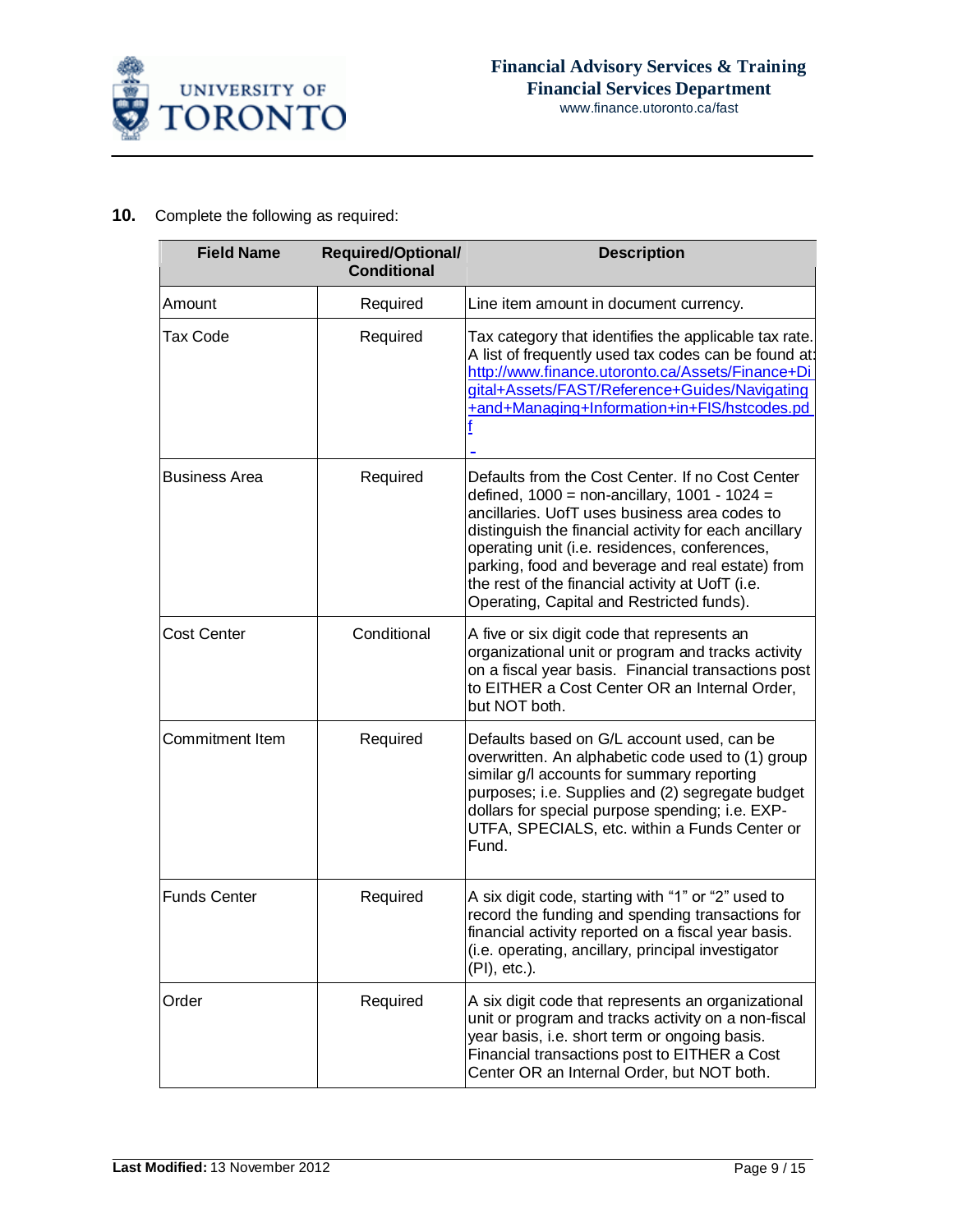

| <b>Field Name</b> | <b>Required/Optional/</b><br>Conditional | <b>Description</b>                                                                                                                                                                                               |
|-------------------|------------------------------------------|------------------------------------------------------------------------------------------------------------------------------------------------------------------------------------------------------------------|
|                   |                                          |                                                                                                                                                                                                                  |
| Fund              | Conditional                              | A six digit code, starting with "3" or "4" used to<br>record the funding and spending transactions for<br>financial activity which typically spans more than<br>1 fiscal year. (i.e. conference, research, etc.) |
| Earmarked Funds   | Optional                                 | A document entered that reserves budget for<br>expected expenses. Referencing the document<br>number in a financial transaction will reduce the<br>reserved amount. Also referred to as a Manual<br>Reserve.     |
| Done              | Optional                                 | Select this option to complete the Earmarked<br>Fund                                                                                                                                                             |
| Purchasing Doc.   | Optional                                 | Purchase Order document number.                                                                                                                                                                                  |
| Assignment        | Optional                                 | A text field that can be used to track and report on<br>line item postings. Field is case sensitive and<br>allows 18 characters. Previously referred to as<br>the allocation field.                              |
| Text              | Required                                 | Line item specific explanatory description (e.g.<br>Invoice number, Vendor Name, brief description).<br>If previous line item text exists, enter '+' to copy<br>text.                                            |

**11.** Click to go to the *Post Document: Display Overview* screen **or**

Complete the **Pstky** and **Account** information in the *Other line item* section to add additional lines.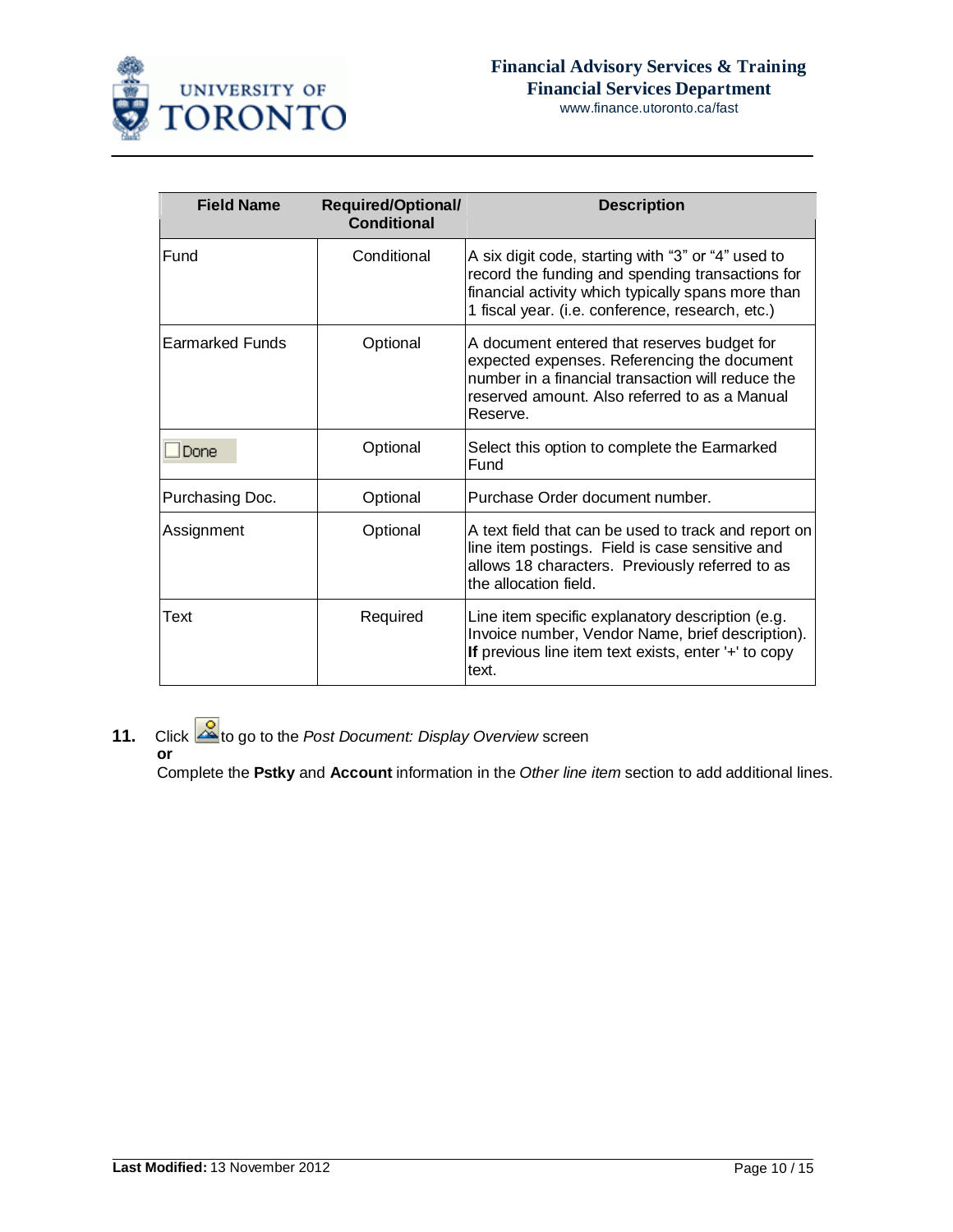

## **Post Document Display Overview**

| <b>DES</b> SAP<br>Document Edit Goto Extras Settings Environment System Help<br>. 4 8 6 6 6 1 8 1 8 1 8 1 8 1 8 6 8 6<br>◙<br><b>Post Document Display Overview</b><br>Fast Data Entry   Taxes<br>KN<br>12.03.2010<br><b>UOFT</b><br>Document Date<br>Company Code<br>Type<br>11<br>12.03.2010<br>CAD<br>Posting Date<br>Period<br>Currency |
|---------------------------------------------------------------------------------------------------------------------------------------------------------------------------------------------------------------------------------------------------------------------------------------------------------------------------------------------|
|                                                                                                                                                                                                                                                                                                                                             |
|                                                                                                                                                                                                                                                                                                                                             |
|                                                                                                                                                                                                                                                                                                                                             |
|                                                                                                                                                                                                                                                                                                                                             |
|                                                                                                                                                                                                                                                                                                                                             |
| 12.03.2010<br><b>INTERNAL</b><br>Document Number<br>Fiscal Year<br>2010<br>Translatn Date                                                                                                                                                                                                                                                   |
| <b>POST W REFERENCE</b><br>Reference<br>Cross-CC no.                                                                                                                                                                                                                                                                                        |
| Doc.Header Text<br>Trading Part.BA                                                                                                                                                                                                                                                                                                          |
| Items in document currency                                                                                                                                                                                                                                                                                                                  |
| PK BusA Acct<br>CAD<br>Tax amnt<br>Amount                                                                                                                                                                                                                                                                                                   |
| 1000 0000100525 Janssen-Ortho Inc.<br>$25.00 -$<br>881 31<br>**                                                                                                                                                                                                                                                                             |
| 002 40 1000 0000825000 Suppl:qeneral<br>25.00<br>IX                                                                                                                                                                                                                                                                                         |
|                                                                                                                                                                                                                                                                                                                                             |
|                                                                                                                                                                                                                                                                                                                                             |
|                                                                                                                                                                                                                                                                                                                                             |
| ı                                                                                                                                                                                                                                                                                                                                           |
|                                                                                                                                                                                                                                                                                                                                             |
|                                                                                                                                                                                                                                                                                                                                             |
|                                                                                                                                                                                                                                                                                                                                             |
|                                                                                                                                                                                                                                                                                                                                             |
|                                                                                                                                                                                                                                                                                                                                             |
|                                                                                                                                                                                                                                                                                                                                             |
|                                                                                                                                                                                                                                                                                                                                             |
| $D$ 25.88<br>$C$ 25.00                                                                                                                                                                                                                                                                                                                      |
| $0.00 *$<br>2 Line items                                                                                                                                                                                                                                                                                                                    |
|                                                                                                                                                                                                                                                                                                                                             |
| Other line item                                                                                                                                                                                                                                                                                                                             |
| New co.code<br>SGL Ind<br>TType<br>PstKy<br>Account                                                                                                                                                                                                                                                                                         |
|                                                                                                                                                                                                                                                                                                                                             |
|                                                                                                                                                                                                                                                                                                                                             |
|                                                                                                                                                                                                                                                                                                                                             |
| Last line item of the reference document<br>$\triangleright$ QNA (1) 010 $\blacksquare$ db02 INS                                                                                                                                                                                                                                            |

**12.** The following processing options are available:

| <b>Action</b> | <b>Icon</b>                                         | <b>Description</b>                                                                                                                                                                                                                                                                                   |
|---------------|-----------------------------------------------------|------------------------------------------------------------------------------------------------------------------------------------------------------------------------------------------------------------------------------------------------------------------------------------------------------|
| Simulate      | select<br>Document $\rightarrow$<br><b>Simulate</b> | From the menu, Simulating calculates and displays additional<br>postings that would be generated upon posting<br>(i.e. tax implications based on tax codes used)<br>and displays them as part of the Document<br>Overview screen for review prior to posting.<br>Go to step 16 for more information. |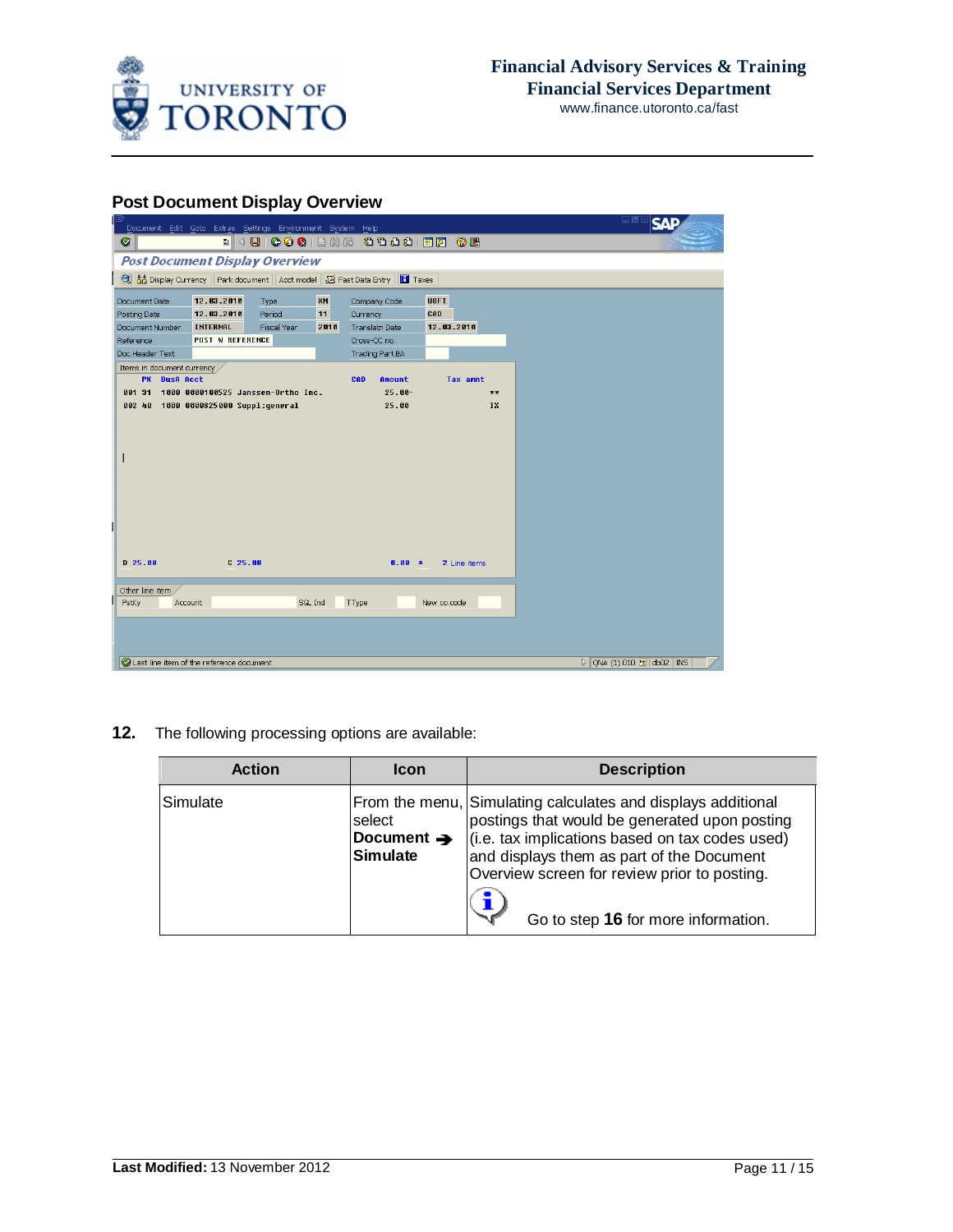

| <b>Action</b> | Icon | <b>Description</b>                                                                                                                                                                                                                                                                                                                                                                  |
|---------------|------|-------------------------------------------------------------------------------------------------------------------------------------------------------------------------------------------------------------------------------------------------------------------------------------------------------------------------------------------------------------------------------------|
| Park document | Park | This is the process used for electronic signatures.<br>Parks the document and assigns a system<br>generated document number which will become<br>the document number assigned to the financial<br>transaction once the parked document is posted.<br>The parked document can be retrieved using the<br>system generated document number by the<br>original user or by another user. |
|               |      | A system generated document number<br>will appear on the bottom of the screen. Record<br>the document number on your backup.                                                                                                                                                                                                                                                        |
| Post          | н    | Posts the document and provides a document<br>number. Record document number on original<br>document and file.                                                                                                                                                                                                                                                                      |

**End of procedure.**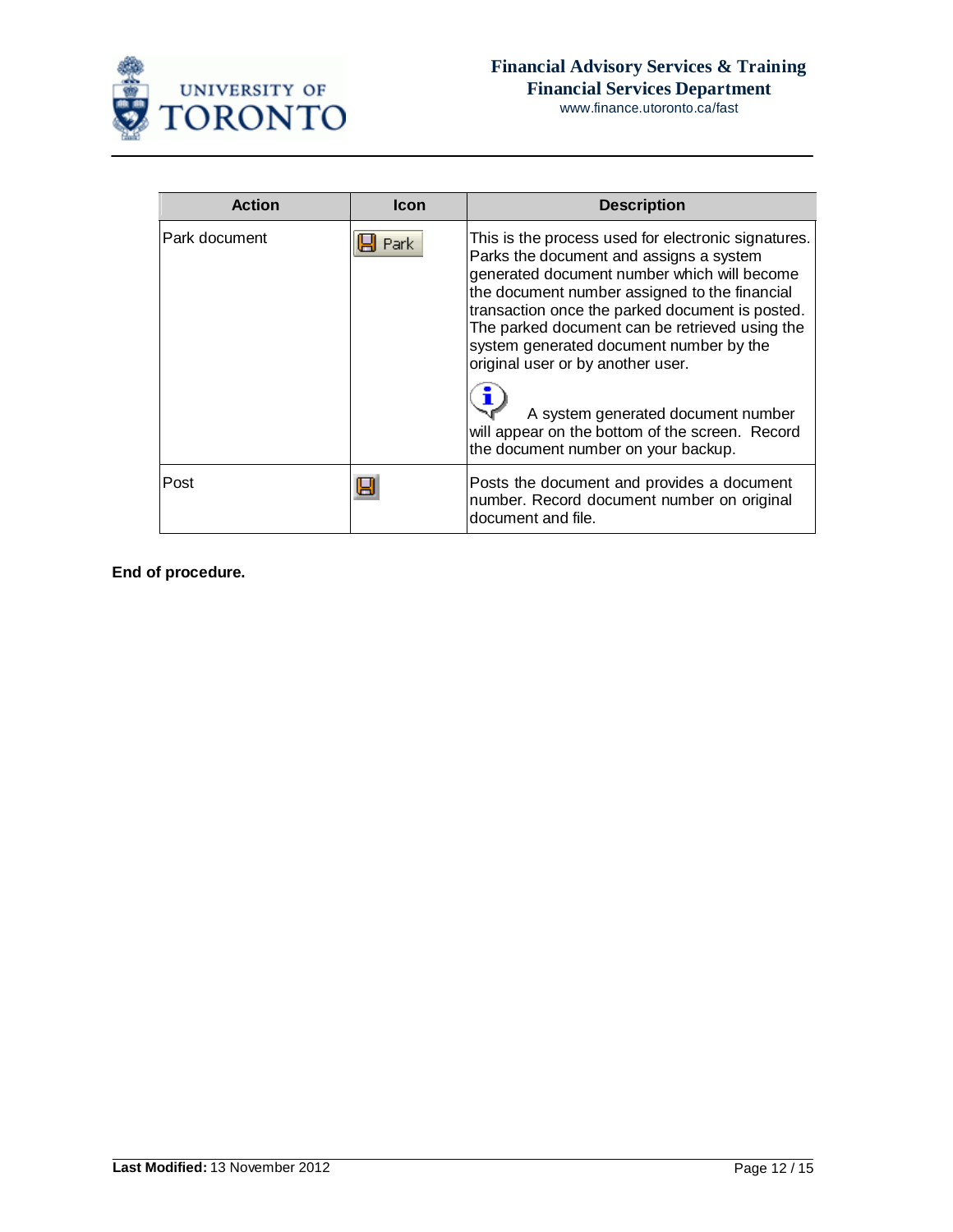

### **Additional Functionality:**

13. Click **H** Taxes to go to the *Enter Accounting Document: Tax Data* screen.

## **Enter Accounting Document: Tax Data**

| Taxes Edit Goto System Help                       | <b>SAP</b>                                           |
|---------------------------------------------------|------------------------------------------------------|
| . 4 8 6 6 6 1 8 1 8 1 8 1 8 8 8 8 8 8 8 8<br>Ø    |                                                      |
| <b>Enter Accounting Document: Tax Data</b>        |                                                      |
| 6 Check   a Calculate   Delete item               |                                                      |
| <b>UOFT</b> University of Toronto<br>Company Code |                                                      |
| $\boxed{2}$<br>Calculate tax                      |                                                      |
| Tax data                                          |                                                      |
| Tax PK Tax base amount<br>Amount                  |                                                      |
| IX 40 25.00                                       |                                                      |
|                                                   |                                                      |
|                                                   |                                                      |
|                                                   |                                                      |
|                                                   |                                                      |
|                                                   |                                                      |
|                                                   |                                                      |
|                                                   |                                                      |
|                                                   |                                                      |
|                                                   |                                                      |
|                                                   |                                                      |
|                                                   |                                                      |
|                                                   |                                                      |
|                                                   |                                                      |
|                                                   |                                                      |
|                                                   |                                                      |
|                                                   |                                                      |
|                                                   |                                                      |
| 0.00<br>CAD                                       |                                                      |
|                                                   |                                                      |
|                                                   | $\triangleright$ QNA (1) 010 $\blacksquare$ db02 INS |
|                                                   |                                                      |

**14.** Click Calculate tax **TE** for the tax amounts payable to be automatically calculated.

The following additional options are available:

| <b>Action</b>    | Icon           | <b>Description</b>                                 |
|------------------|----------------|----------------------------------------------------|
| ∣Check           | a⊆o Checki     | Will verify the tax amounts displayed are correct. |
| <b>Calculate</b> | Calculate<br>囲 | Will calculate the tax amounts payable.            |
| ∣Delete item     | Delete item    | Will delete the selected tax amount line.          |

15. Click **to** return to the *Post Document Display Overview* screen.